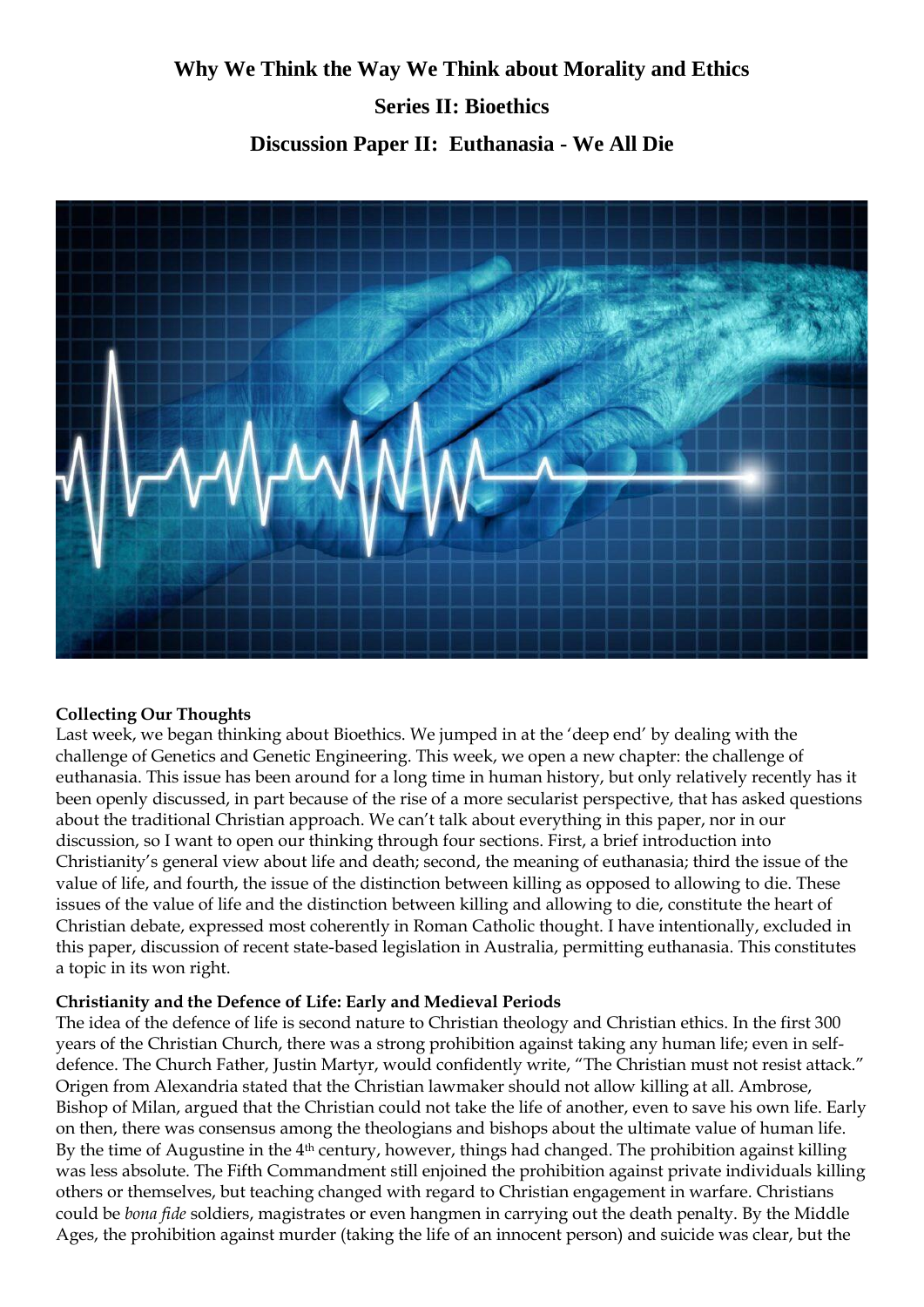right of the state to wage war and to impose capital punishment, and of individuals to self-defence was formulated and accepted.

Today all these issues remain on the table for Christian consideration as life becomes more complex, in part shaped and influenced by changing technological capacity and possibilities, leading to more complex, subtle moral options.

#### **Euthanasia: What Does It Mean?**

Understood linguistically, the term euthanasia means *good death (eu -good+thanatos – death)*. This seems a little counter-intuitive given the moral ambiguity it has come to assume. Nevertheless, the point registered by the term, is that euthanasia is different to other cases of taking life, such as murder or manslaughter. In modern parlance – and this is the interpretation we will use for our discussion – euthanasia can best be explained as intentionally producing or hastening a patient's death for the benefit of the patient. Death might be a benefit when it is clear that a patient will soon die, having suffered physical pain, mental torment and indignity.

Let's now speak of terms that are necessary for discussion of euthanasia!

### **The Value of Life**

*Subjective – Instrumental – Intrinsic:* To speak of value, we need to distinguish between particular kinds or constructs. In moral philosophy, there are at least three types of value. *The first are subjective or personal values*. These values exist because of preference: for instance, I like coffee, and because of my preference it has value for me. If everyone stopped liking coffee, it would become valueless. Second, there are *instrumental values*, meaning that something has value not because we necessarily like it, but because it serves our purposes: an example could be health insurance, since it helps to maintain needed levels of health to function. Third, something may be of value because it has *intrinsic worth*, worth in and of itself. Life tends to fit this third description. It may or may not be always something we subjectively enjoy. It may have instrumental value in that life is necessary for ends or purposes to be realized. But, while life may be both of value in terms of preference and purpose – the first two categories – most people argue that it is valuable in itself, it has intrinsic worth.

*Sanctity or Quality:* Another distinction to be drawn when speaking of life, is about its *sanctity and its quality*. Sanctity, corresponds a bit to the idea of life's intrinsic worth. It includes ideas such as life's inviolability and implies that killing or failing to preserve life is morally wrong. The term itself "sanctity" suggests religious underpinnings. The contrasting view, is that of quality of life, the idea being that life's value is inherently connected to its quality. This can be held to varying degrees. The 'low-level view', agrees that life has intrinsic value, but how valuable it is, varies with its quality. The 'strong view' is that life has to be above a certain quality for it to have any value at all. Something that may have already occurred to you, is that this is the fault-line upon which conservative and liberal Christian views fall. For conservatives, the sanctity of life is the fundamental point of reference. This does not suggest that they oppose euthanasia in a blanket fashion. Indeed, they may even advocate it in some limited circumstances. That said, they tend to the pole of preserving and lengthening life, and away from killing and even allowing to die. The liberal approach, does not place as much weight upon the priority for preserving or lengthening life. In bio-ethics, there have been attempts to reconcile these apparent opposites, without much success.<sup>1</sup>

# **Killing vs Letting Die**

From a Christian point of view, this distinction is crucial. Let's clarify our thinking through explaining a number of key terms that shape the discussion.

*Voluntary, Involuntary and Non-Voluntary Euthanasia:* Voluntary euthanasia occurs when the patient has consented to their death. Involuntary euthanasia occurs when a patient's death is brought about against their wishes. Non-voluntary euthanasia occurs when a patient is not able to articulate what they wish, because they may be unconscious or in an unrecoverable coma. For most people, secular or religious, there is a usual preference for voluntary euthanasia. So, ideally, consent should always be required for euthanasia to be morally permissible. But this is not as simple as it may appear. One way of managing this

 $1$  Three approaches include, conflation, compromise and selection. See Stephen Holland, Bioethics: A Philosophical Introduction (Cambridge, Polity, 2003), pp. 60-67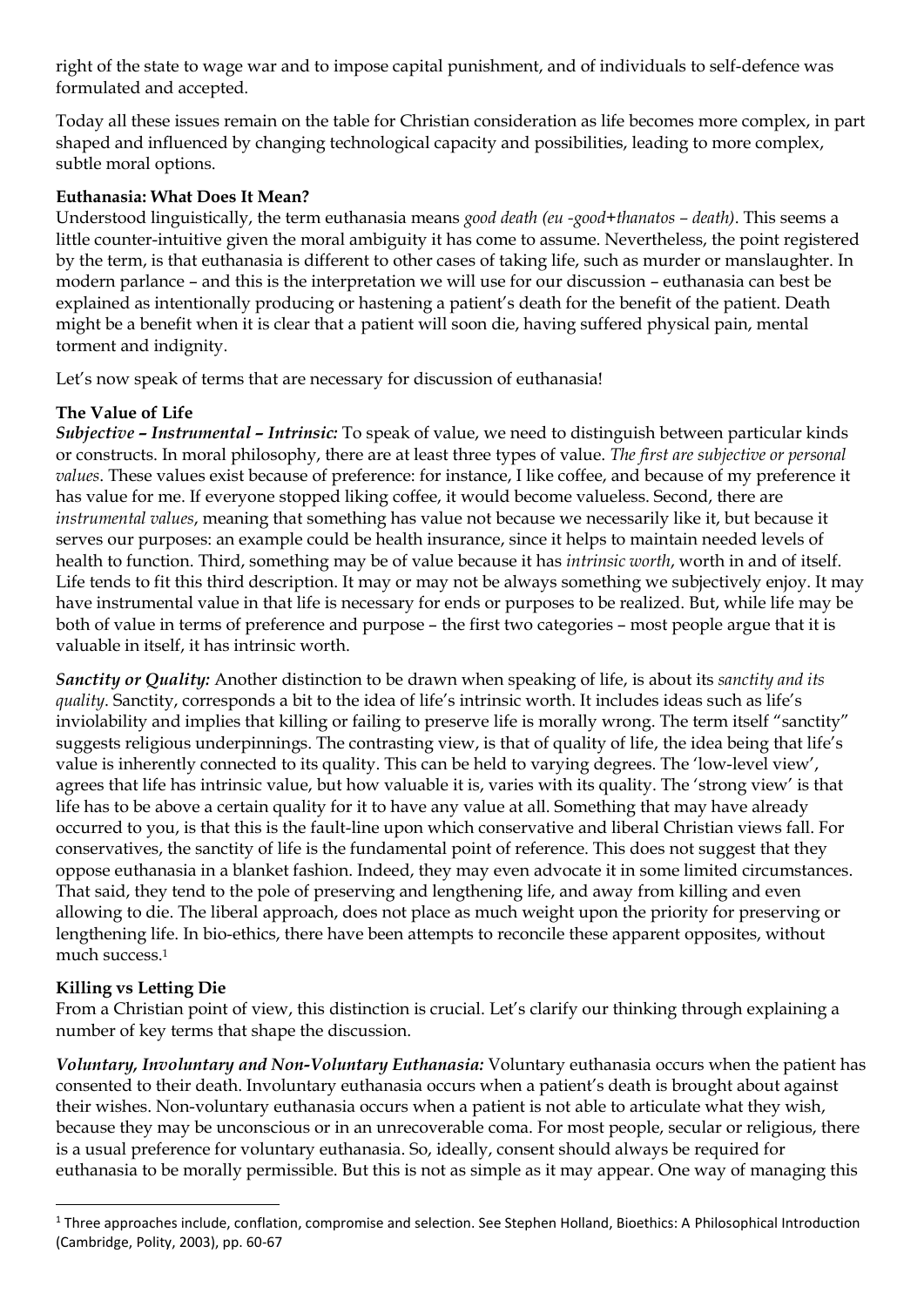is through so called "Advance Directives", where the patient at some earlier stage, gives documented directions as to their desire. The problem with this, even if such directives have legal weight, is that to imagine oneself in straitened circumstances, is not the same as actually being in them. Can one really know what one would want done in the future and *in extremis?*

*Active and Passive Euthanasia:* This distinction is crucial in Christian ethical thinking. Active euthanasia (sometimes called "mercy killing"), is performed by someone who actively does something to end a patient's life, such as administer a lethal injection. Passive euthanasia, on the other hand, refers to a practice where someone does not do what they could, to keep a patient alive: for example, they don't treat a patient, knowing that without treatment, death will most certainly result. Conceptually speaking, this distinction is simple: it amounts to the distinction of *withholding* rather than actively *withdrawing* treatment or *intervening* to cause death, but in practice it becomes more difficult. Let's assume that turning-off a life support system, kills the patient. In this sort of situation, something is actively done and in this regard, it appears like active euthanasia. But, the action – turning off the life support system – is not the immediate cause of the patient's death, in the way that administering a lethal injection is, since the immediate cause of death is in fact the patient's condition. In this sense, turning of life support approximates passive euthanasia.

*Double Effect:* The problem just mentioned of nuance and ambiguity in practice, has led to yet another principle, in the constant struggle to clarify complicated reality: *the double effect.* This idea attempts to distinguish between two kinds of results from particular actions. The first is *intended consequences of actions* and the second, *foreseen consequences but not intended*. An example might help. A physician hastens a patient's death by administering high doses of a pain-killer to a terminally ill patient. The pain killer has two effects: first, it relieves discomfort but secondly, it collapses the patient's respiratory system, promoting death. Assuming that the point of this doctrine of double effect is to distinguish between what is intended and what is foreseen, the doctor does not intend the death of the patient but does expect or foresee it. Is this a case of passive euthanasia, or not euthanasia at all, given our definition of it as *intentionally producing or hastening a patient's death for the benefit of the patient.* Clearly the status of decisions taken and actions that follow have a lot to do with the personal moral integrity of the physician himself.

### **Conclusion**

I want to end with a question that addresses not so much individual cases of euthanasia as such but the most challenging issue of all: namely the viability of euthanasia as a feature of a health care system. This broader question, brings other considerations into play, Firstly, a successful health care system requires a set of values that its users are confident will be upheld, such that doctors never give up hope of successfully treating a patient. The difficulty is that particular forms of euthanasia may undermine such values. Secondly, trust in the integrity of health care professionals is also required for a system to be successful. Again, trust may be eroded, if the practice of accelerating patient's deaths is institutionalized, where euthanasia is just part of a case-management approach. In general, then, the worry, is that the legalization of euthanasia could constitute the top of a 'slippery slope', the erosion of values, integrity, trust and confidence, that are requisites for a successful health care system. At the very least, it seems that if euthanasia were to be instituted, its parameters and limits would need to be clearly understood and enforced. Thirdly, something that does not appear to be frequently mentioned, is the question of how competently bureaucracies may actually put into practice otherwise well-thought through policies and practices that permit euthanasia. Systems on paper seem fine, however the practice is another thing altogether.

#### **Questions**

- **1. Where would you place yourself on the conservative-liberal spectrum with regard to euthanasia?**
- **2. With regard to the issue of the value of life: are you a sanctity or quality type person?**
- **3. Do you think the distinction between active and passive euthanasia is an important one or just semantics?**
- **4. What do you think of the distinction between** *intended consequences* **and** *foreseen but not intended?*
- **5. Do you think there is a difference between euthanasia that is quietly permitted in case of some deaths, and its institutionalization? How does the good of the individual balance up against the common good?**